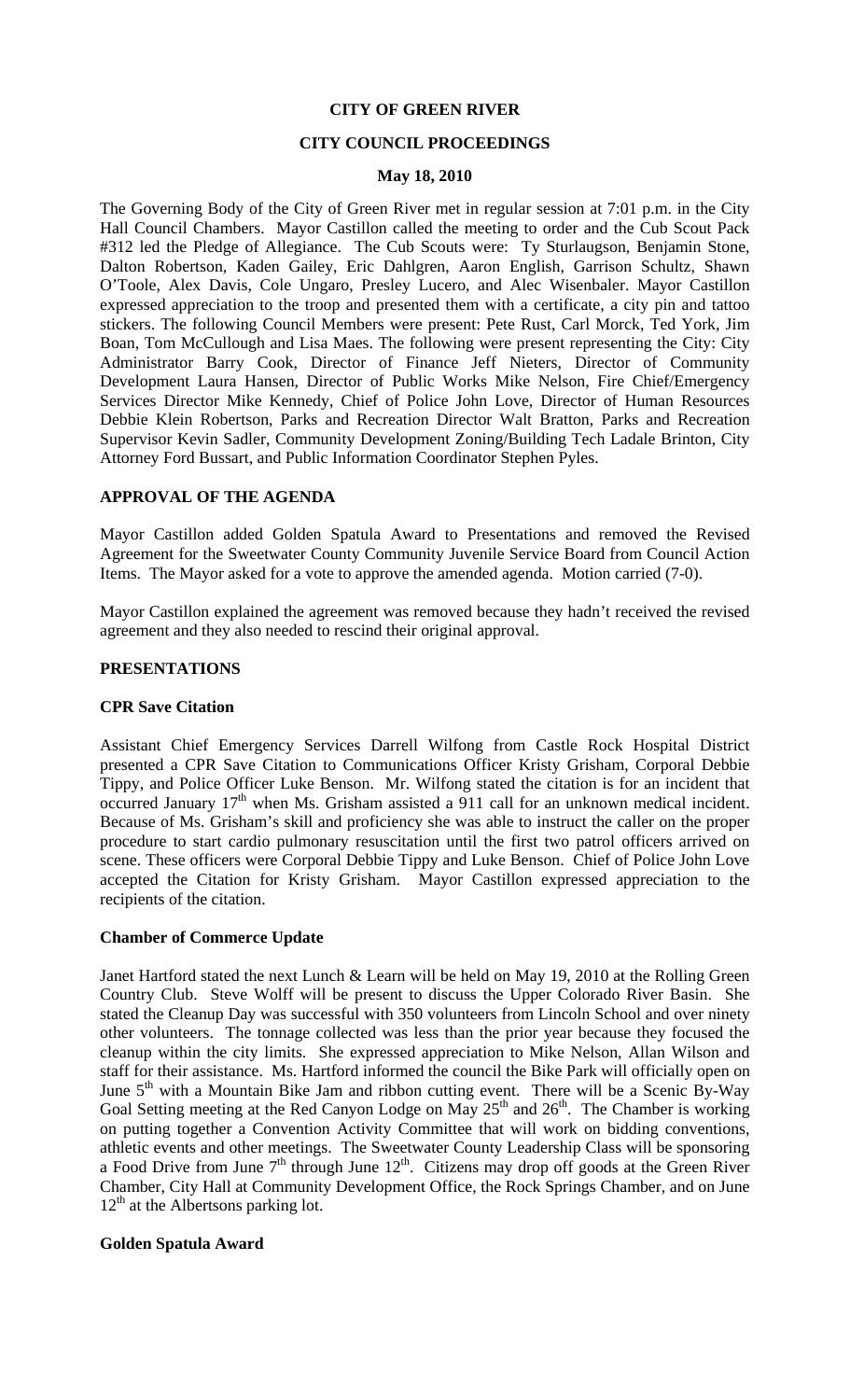Mayor Castillon recognized the staff members for winning the annual Gold Spatula Award at the Rock River Event. Stephen Pyle thanked them and announced the menu items: Fish shaped pita cracker with salmon spread, whiskey sauced meat ball, and a minted chocolate truffle. Ms. Robertson stated the menu represents Green River. The truffle and meatball represent the rocks and the salmon that swim in the river. Those present to receive the award were Ladale Brinton, Debbie Klein Robertson, Jim Robertson, Laura Hansen, John Dahlgren and Barry Cook. Mayor Castillon expressed appreciation and stated it would tough to repeat.

# **PROCLAMATIONS**

# **EMS Week**

Darrel Wilfong read the proclamation and Mayor Castillon proclaimed the week of May  $16<sup>th</sup>$ through the 22<sup>nd</sup> Emergency Medical Services (EMS) Week. Peg Leininger from Castle Rock Hospital District was also present to accept the proclamation.

### **CITIZEN REQUESTS AND OTHER COMMUNICATIONS**

SWEDA Director Michelle Hostettler apologized for not attending the last workshop due to a medical emergency. She stated she wanted to address some concerns regarding the Wild Horse parking lot. Ms. Hostettler stated Sonny Pelcher from Sidelines Restaurant is very committed to the project and has hired an architect who will begin working with the city's director of community development department. The Wyoming Business Council is also excited about the project and in full support of it. She recommended that the city wail until August and submit for the five hundred thousand dollars. Ms. Hostettler stated she had e-mailed Mr. Cook and Mayor Castillon regarding the status of the project. Council Member York requested that council members be included in the distribution list for the updates. Ms. Hostettler apologized for not including them.

Main Street Board Chairperson Norrie Gunter expressed support for the Main Street Program. She listed the Main Street Board 2009-2010 accomplishments. She state Main Street receives \$30,000 in technical support yearly and the grant fund received and the fund raiser funds goes back into the city's coffers and can then be used to offset expenses.

# **PUBLIC HEARINGS**

# Special Use Permit to Paul Lewis at 200 East 4<sup>th</sup> South #5

Mayor Castillon opened the hearing at 7:39 p.m.

Mr. Dahlgren explained that recreational vehicles are not a permitted use for living space in the city's mobile home parks. However, this RV is not a typical recreational vehicle. The Planning and Zoning Commission unanimously recommended granting the special use permit to use the RV as living quarters.

Council Member McCullough questioned the site elevation. Mr. Dahlgren stated they are in the process of getting a flood elevation certificate to make sure it is elevated properly.

There were no other comments or concerns presented. The Mayor closed the hearing at 7:41 p.m.

### **ORDINANCES**

### **Repeal of Chapter 26**

**10-3: An ordinance repealing Green River Ordinances No's 04-09, 05-06, and 5-11, and Chapter 26 of the Green River Code of Ordinances entitled Urban Renew, as the same has been restated in Chapter 7 of Appendix B – Zoning – of the Green River Code under Overlay Districts.** 

Council Member McCullough moved to approve the ordinance on  $3<sup>rd</sup>$  reading. Council Member Rust seconded. Motion carried. (7-0)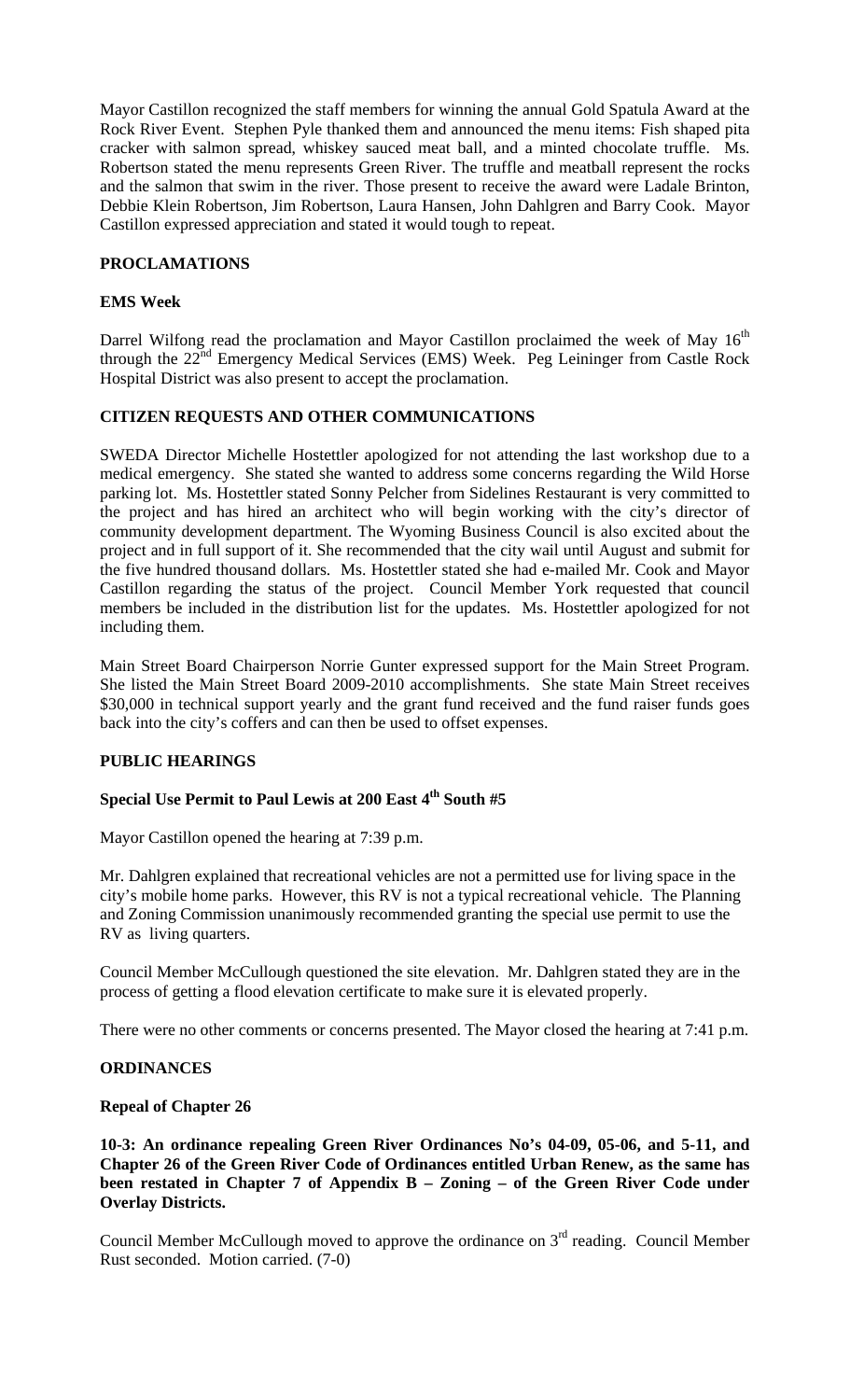### **Incorporation of Chapter 26 as Overlay District**

**10-4 An ordinance amending Chapter 7 of Green River Ordinance No 87-16 and Sections 7.1 through 7.3 of Chapter 7 of Appendix B – Zoning – of the Green River Code of Ordinances, and creating Section 7.4 of Appendix B of the Green River Code of Ordinances, City of Green River, State of Wyoming, to incorporate the provisions of Chapter 26 of the Code of Ordinances on Urban Renewal into the Zoning Ordinance as an Overlay District**.

Council Member Boan moved to approve the ordinance on  $3<sup>rd</sup>$  reading. Council Member McCullough seconded. Motion carried. (7-0)

### **Addition of Overlay Districts to Official Zoning Map**

**10-5 An ordinance amending the official Zoning Map to show the Bronze Belt Overlay District, the Green Belt Overlay District and the Design Review Overlay District.** 

Member Rust moved to approve the ordinance on  $3<sup>rd</sup>$  reading. Council Member Maes seconded.

Council Member McCullough asked Ms. Hansen to explain the modification. Ms. Hansen stated the goal is to take the design out of the URA and move it to the Planning and Zoning. This allows for a streamline mapping process.

Motion carried. (7-0)

### **RESOLUTIONS**

**R10-48 A resolution for the governing body of the City of Green River, Wyoming, to issue a special use permit requested by Paul Lewis to allow for the use of a recreational vehicle as living quarters at 200 East 4th South #5, Green River, WY.** 

Council Member Rust moved to approve the resolution. Council Member McCullough seconded.

Council Member McCullough stated he sees no problem in following the Planning and Zoning Board recommendation. Council Member Boan concurred

Motion carried. (7-0)

#### **COUNCIL ACTION ITEMS**

#### **Malt Beverage Permit to Paul Hester for the Overland Stage Stampede Rodeo.**

Council Member Maes moved to approve the issuance of Malt Beverage Permits to the Overland Stage Stampede Committee for Friday, June 11 and Saturday, June 12, 2010, from 6 p.m. to 11 p.m., at the Rodeo Arena. Council Member Maes seconded.

Council Member McCullough explained in the future they might have to acquire liability insurance. He asked who would be dispensing the alcohol and Mr. Hester indicated volunteers would be doing the dispensing. Mr. Hester explained they would be required to show identification and wear a wrist band in order to consume alcohol. Mr. Hester stated the alcohol is purchased from Western Wyoming Beverage and Teton Distributing.

Council Member Maes stated the rodeo is sanctioned by the IMPRN and that they provide insurance for the rodeo. Mr. Hester is going to look into this.

Motion carried (6-1) with Council Member York voting nay.

**Open Container Permit to the Ponderosa Bar and the Embassy Tavern for the Annual Rally in the Alley.**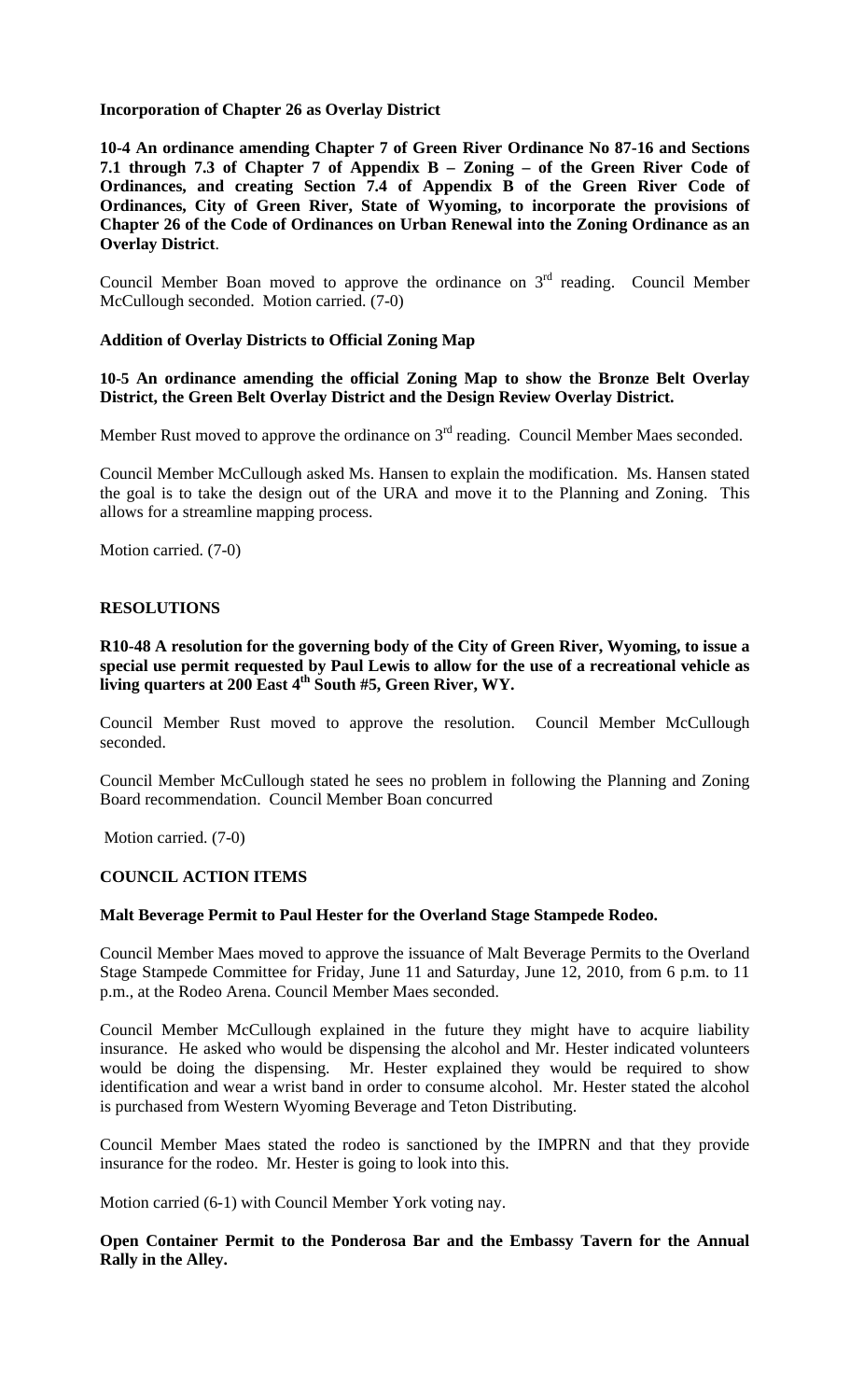Council Member McCullough moved to approve the issuance of an Open Container Permit to the Ponderosa Bar and Lounge, and the Embassy Tavern for Saturday, July 31, 2010, from 5 p.m. to midnight, on the block between the Embassy and the Ponderosa, authorization for the block to be barricaded during that period of times, the issuance of three large garbage bins, and to waive the fees associated with dumpsters. Council Member Boan seconded.

Motion carried (6-1) with Council Member York voting nay.

Michelle Ginestar requested the time for the permit be from 12 noon to midnight.

Council Member Rust moved to amend the motion to approve the permit from 12 noon to midnight. Council Member McCullough seconded. Motion carried (7-0).

#### **Malt Beverage Permit to Asencion Pichardo for a Mexican Dance.**

Council Member Rust moved to approve the issuance of a Malt Beverage Permit to Asencion Pichardo for a Mexican Dance on Friday, May 21, 2010, from 7:00 p.m. to Midnight. Council Member Boan seconded.

Council Member McCullough asked who would be selling the alcohol. Mr. Pichardo stated an individual from Salt Lake City. There was some discussion about whether the individual selling the alcohol had a Wyoming liquor license. It was clarified that the permit was for malt beverages only and a liquor license is not required. Council Member McCullough stated for future requests they might have to show liability insurance.

Motion carried (6-1) with Council Member York voting nay.

### **City Facility Rental Policy**

Council Member York moved to table the item until after the budget session. Council Member Rust seconded. Motion carried. (7-0)

#### **Appointment to the Golden Generation Advisory Board**

Council Member Boan moved to confirm the Mayor's appointment of Pamela Spivack to a threeyear term on the Golden Generation Advisory Board, Council Member McCullough seconded. Motion carried. (6-0)

#### **Bid Award for the Green River Southside Water System Improvements.**

Council Member Maes moved to award the bid for the Green River Southside Water System Improvements in the amount of \$2,957,090 to Jackman Construction, Inc. and to approve the agreement. Council Member Boan seconded.

Council Member Boan questioned the difference between the lowest bid and the other two bids and expressed his concern to make sure Jackman meet all the requirements. He is not in favor of change orders and feels they should hold the contractor to the original bid amount unless there are unforeseen circumstances.

Council Member Rust commented on the differences between the bids.

Mr. Nelson stated there were eleven potential bidders at the pre-bid meeting and only three decided to bid. The City's consulting engineer, Nelson Engineering, has discussed their concern that Jackman Construction's bid is \$800,000 lower than the second place bid. The consultant has reviewed the bid and there is a letter stating they recommend Jackman Construction.

Mr. Bussart asked if there would be an engineer on site that would be inspecting. Mr. Nelson confirmed the engineer would be on site inspecting.

Motion carried. (7-0)

# **CONSENT AGENDA**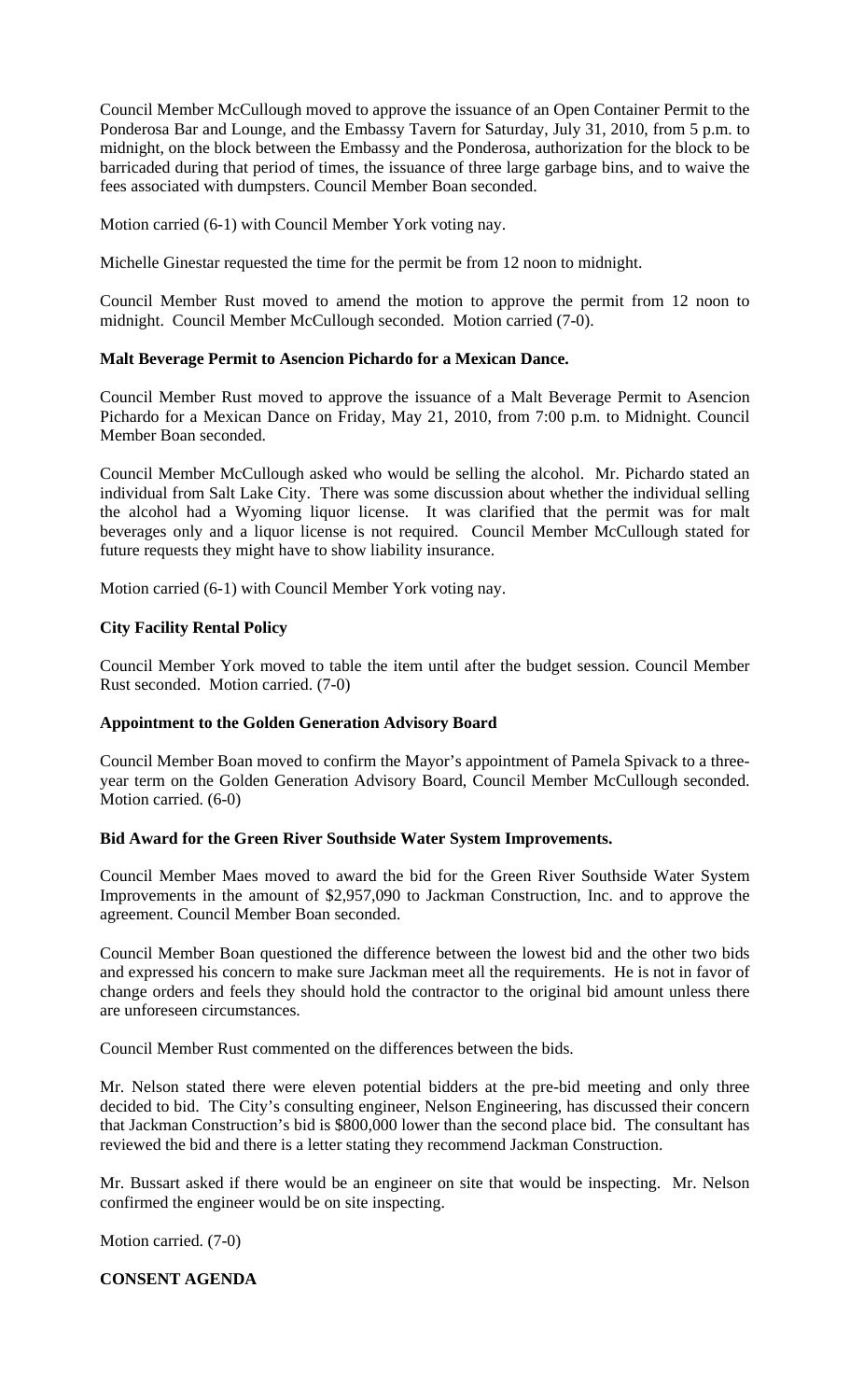Council Member Rust moved to approve the following consent agenda items. Council Member Maes seconded.

- Release of retainage and final payment to CivicPlus for City Website.
- A Horse Corral Lease Agreement with: Doug & Sandra Lauze for corral #96; Thomas Munoz for corral #112; and Ruben Flores for corrals #119 and #120.
- A contract with Castle Cleaning Co. for custodial services from July 1, 2010 through June 3, 211 at the Recreation Center for \$60,000.
- A contract for beverage vending services with Western Wyoming Bevrages at the Recreation Center.
- Acceptance of the Amended Assistance Agreement for the Recovery Act-Energy Efficiency and Conservation Block Grant (EECBG) in the amount of \$50,000 for the completion of an Energy Efficiency and Conservation Needs Assessment.
- A membership agreement with WyoLink for the Fire Department
- The minutes for May 4, 2010.
- Financial Reports and Payment of Bills: Outstanding Invoices = \$826,278.00 Prepaid Invoices =  $$266,126.94$  Payroll Expenditures =  $$348,373.76$ Pre-authorization Payments = \$761,200.00

Motion carried. (7-0)

# **CITY ADMINISTRATOR'S REPORT**

Mr. Cook stated the city is working to secure a lease agreement with Rocky Mountain Power for the Visitor Center. A mandatory pre-bid hearing was held on May 18, 2010. The bid opening will be held within the next ten days. The bidding process requirements are in order and they hope to have the lease approved at a Special Council meeting prior to the final budget workshop on May 27, 2010.

Mr. Cook noted the following:

- Hitching Post Drive is now open.
- Construction is continuing on Birch and Arizona.
- Viaduct project continues to move forward.
- DEQ violation Being reviewed by DEQ staff. Their staff person was here on Monday for an on-site presentation. Mr. Cook stated he believes they will extend the city several months to address the drainage issue.
- Needs feedback regarding the resolutions that WAM is proposing in Evanston.
- Notice regarding the Joint Powers Communication Board lease on the building on the corner of Shoshone and Uinta. The appraisal was completed and the information has been distributed to the governing body. Mr. Cook is seeking direction from council if they want to continue leasing or to sell it.

### **CITY ATTORNEY'S REPORT**

Mr. Bussart stated he has received a copy of the order regarding the Winter Building on Flaming Gorge. The Community Development Department can begin to develop strategy on how they want to deal with it.

Mr. Bussart stated the legal team has met with the Steering Committee on the Million water diversion matter. He stated on June  $3<sup>rd</sup>$  they had a tentative meeting scheduled with the Governor, the Attorney General, the Executive Director of the Engineering Office and the Executive Director of the Water Development Commission to develop further strategies as to how to go forward. The Steering Committee members are: Paula Wonnocott, Hank Castillon, Craig Nelson, Ron Hughes, and Dan Hartley. He stated the Million project is on hold until the court can validate the end user letters.

Responding to Council Member Boan's concern about change orders, Mr. Bussart stated there is a difference between entering into a lump sum contract and having discovered during the performance of the contract blatant or unforeseen conditions. For instance water lines that are portrayed on a map that are not where they are suppose to be. Suddenly we have a big problem and low balling the bid and expecting them to make up the deficiency in the low balling, by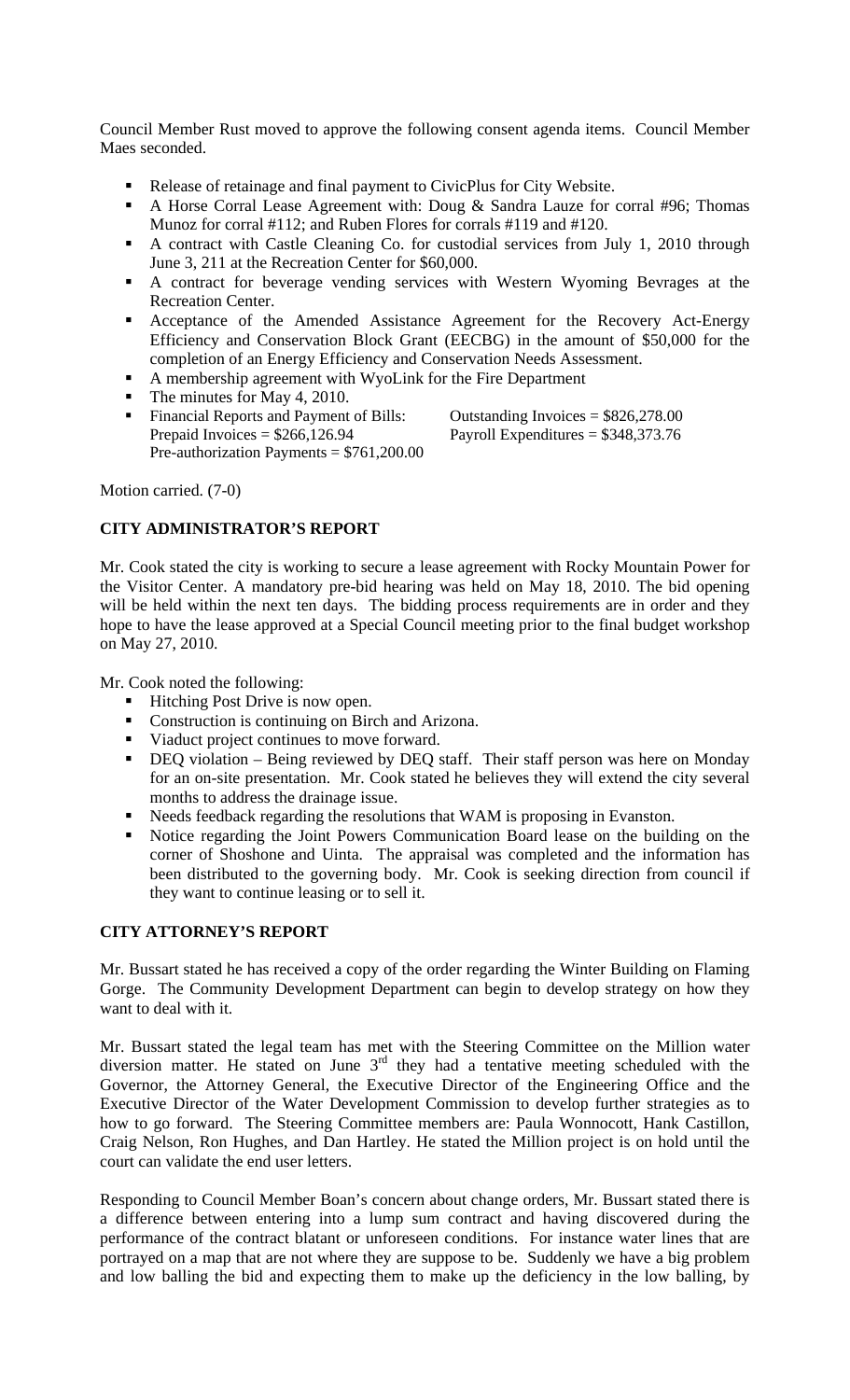change orders that are less than credible. So any contractor who tries that tactic with the City of Green River should be put on notice and should be aware that that will be scrutinized quite thoroughly.

Council Member Boan stated he would like Community Development, within the next thirty days, to get a hold of the Winter building owner to find out what their plans are for the building, so the governing body can decide what action they are going to take.

# **MAYOR AND COUNCIL REPORTS**

Council Member Morck had nothing to report.

Council Member McCullough stated he attended the karate tournament this past weekend at the Recreation Center. He stated it was a very well run quality tournament. Mr. McCullough stated he is in favor of leasing the building with the option to buy to the Joint Powers Communication Board. Council Member McCullough commented on the facility rental policy issue. He suggested anyone renting the Pavilion, and who will be using the kitchen, be required to have liability insurance, and anyone serving alcohol at the Pavilion be required to have liquor license liability insurance. All others using city facilities will be required to sign a waiver of liability.

Council Member Boan expressed appreciation to the Emergency Medical Service volunteers and congratulated the police department staff on receiving the CPR Save Citation. He is also in favor of leasing the building to the Joint Powers Communication Board.

Council Member Maes stated she had received some calls regarding the loud music coming from Club 86. Ms. Maes expressed concern, that at the budget meeting, Mr. Bratton had stated the weeds were only going to be taken care of until June  $30<sup>th</sup>$ . She thought some of the funds from the eradication budget were transferred to Parks and Recreation and they were going to take care of the weeds. She has had several citizens express concerns about this. They wonder what is going to happen to them since the city isn't taking care of their own weeds. Mr. Bussart stated if weeds are a nuisance, or some kind of a threat to public safety, then the resident's weeds are a nuisance and the city's weeds are a nuisance, but the city cannot enforce against the public if they cannot comply with the ordinance.

Council Member Maes commented on the removal of the ECB from the budget and asked whose idea it was to remove it.

Council Member Maes asked if the construction project on the viaduct would close the parking lot on Railroad Avenue during the Rally in the Alley event. Mr. Dahlgren assured her the part that is closed now is the only portion of the lot that will be closed during the rally.

Council Member Maes expressed concern about the evergreens along Flaming Gorge and Uinta. Mr. Bratton stated the sprinkler systems were being turned on this week.

Council Member York stated he was in favor of leasing the building with the option to buy to the Joint Powers Communication Board. He stated he had also received calls regarding the noise at Club 86. He asked that the owner by notified to correct the problem.

Council Member Rust stated he is also in favor of a lease/purchase agreement for the dispatch center. He commented on the karate tournament held at the Recreation Center. Mr. Rust asked what is going to happen with the Winter's Building? He feels that they need to start working on it as soon as possible. Mr. Bussart stated when they purchased a building permit they were allocated a certain amount of time to complete the project.

Ms. Hansen stated under the ordinance they have two years to complete the building before the permit expires. The permit has expired and the building inspector is already working on notifying them. They can either remove it or bring to the current standards. There are issues that need to be addressed because the code has changed since the building was started.

Mr. Bussart stated unless the owner completes the building, the city can remove what is there now at the owner's expense.